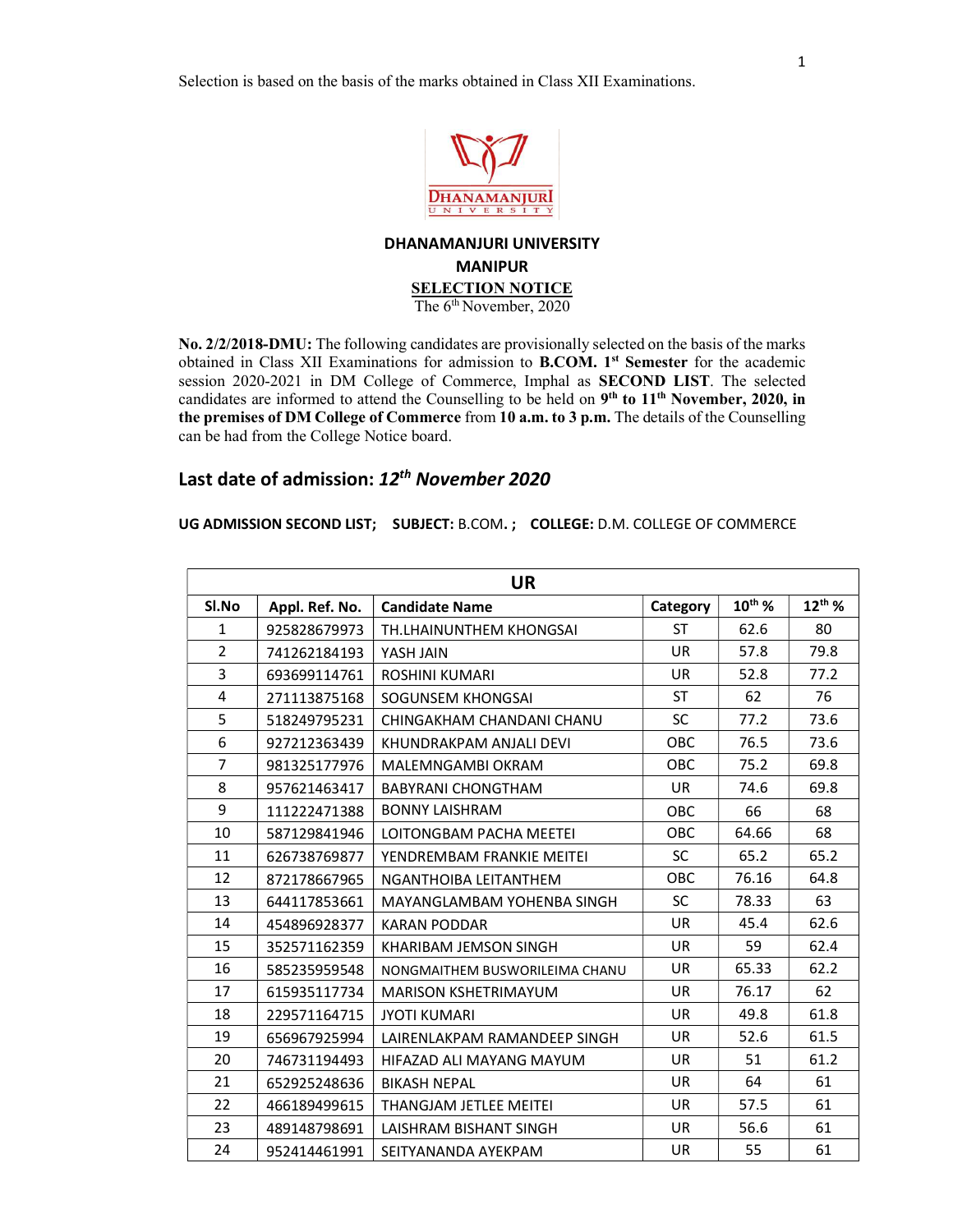| 25           | 462119353958 | SHIMARAN PANDEY              | UR.        | 66.2  | 60.6 |  |
|--------------|--------------|------------------------------|------------|-------|------|--|
| 26           | 228929997586 | SAPAM DIAMOND SINGH          | UR.        | 70    | 60.2 |  |
| 27           | 914472861934 | LEIPHRAKPAM LEISHEMBI        | UR         | 66.4  | 60   |  |
| 28           | 939294963976 | DEEPSON NINGOMBAM            | OBC        | 62    | 60   |  |
| 29           | 194966327977 | LEISHANGTHEM NGANTHOI DEVI   | UR         | 56.83 | 60   |  |
| 30           | 549841443189 | <b>BARNALI SAHA</b>          | UR         | 52.6  | 60   |  |
| 31           | 352421253317 | THANGJAM PRIYALAKSHMI        | OBC        | 72    | 59.6 |  |
| 32           | 411165849912 | SOROKHAIBAM LILIPLE DEVI     | <b>OBC</b> | 59.5  | 59.6 |  |
| 33           | 638272163472 | NINGTHOUJAM CHANDRA SINGH    | <b>OBC</b> | 54.5  | 59.6 |  |
| 34           | 529414685929 | KHOMDRAM BORISH SINGH        | OBC        | 56.2  | 59.4 |  |
| 35           | 246949151472 | LAITONJAM PAIKHOMBA SINGH    | OBC        | 55.8  | 59.4 |  |
| 36           | 376561848296 | MAIBAM VELINDA CHANU         | UR         | 55.5  | 59.4 |  |
| 37           | 976884644681 | THOUDAM ROHIT SINGH          | UR         | 63.33 | 59.2 |  |
| 38           | 444267471462 | <b>IRENGBAM DIANA</b>        | UR         | 62.1  | 59.2 |  |
| 39           | 466236919157 | <b>IROM BIDYANANDA SINGH</b> | <b>OBC</b> | 50.8  | 59.2 |  |
| 40           | 531176871366 | THOICHA NINGTHOUJAM          | OBC        | 78.6  | 59   |  |
| 41           | 777843621942 | <b>MD NAEEM KHAN</b>         | OBC        | 70    | 59   |  |
| 42           | 131487746181 | RONIT LAISHRAM               | UR         | 64    | 59   |  |
| 43           | 934786136151 | <b>RONAN WAREPAM</b>         | OBC        | 62    | 59   |  |
| 44           | 176757785432 | LOITONGBAM PRITIKA DEVI      | OBC        | 61    | 59   |  |
| 45           | 239773899613 | OMIKA ASEM                   | <b>OBC</b> | 79.2  | 58.8 |  |
| 46           | 494999671625 | SOMA KHARIBAM                | OBC        | 58.16 | 58.8 |  |
| 47           | 575352837389 | HAOBAM PAOROSHIJIT SINGH     | UR.        | 52.3  | 58.8 |  |
| 48           | 832979111594 | MOIRANGTHEM ROSY CHANU       | UR.        | 51.6  | 58.8 |  |
| 49           | 841366881414 | LAISHRAM DAXIMKUMAR SINGH    | OBC        | 69.17 | 58.6 |  |
| 50           | 651785586998 | LEITANTHEM DIPANJALI DEVI    | UR         | 68.16 | 58.6 |  |
| 51           | 642751387123 | RANI KUMARI CHAUDHARY        | <b>SC</b>  | 56.4  | 58.6 |  |
| 52           | 169299485958 | <b>OMONI THAMANGJAM</b>      | UR         | 55.33 | 58.6 |  |
| 53           | 979268542326 | NGANGBAM ROMITA CHANU        | UR         | 50.5  | 58.6 |  |
| 54           | 239688423523 | PILOT YAMBEM                 | OBC        | 69.17 | 58.4 |  |
| 55           | 856687847484 | NAOREM MONIKA DEVI           | OBC        | 68.33 | 58.4 |  |
| 56           | 483592529571 | KALBINA LANGPOKLAKPAM        | OBC        | 66.5  | 58.4 |  |
| 57           | 171655644471 | MD CH HIMAT                  | OBC        | 51    | 58.4 |  |
| 58           | 311816331256 | KEITHELLAKPAM PRIYA DEVI     | UR         | 51.6  | 58.2 |  |
| 59           | 778198995225 | ANGOM CHIEF SINGH            | OBC        | 66    | 58   |  |
| 60           | 896599216796 | THOUNAOJAM REJINA DEVI       | UR         | 60.33 | 58   |  |
| 61           | 328389992784 | YUMNAM SANTOSH MANGANG       | OBC        | 59.5  | 58   |  |
| 62           | 747428387884 | <b>MD ANISH</b>              | OBC        | 52    | 58   |  |
| 63           | 918554375712 | <b>RAHUL DEV</b>             | UR         | 70    | 57.8 |  |
| 64           | 587256789129 | <b>THOKCHOM DIANAROSE</b>    | OBC        | 48.2  | 57.8 |  |
| 65           | 747129299718 | <b>OINAM CLINTON MEITEI</b>  | UR         | 57.4  | 57.6 |  |
|              |              |                              |            |       |      |  |
| <b>ST</b>    |              |                              |            |       |      |  |
| $\mathbf{1}$ | 523297864988 | SD RAVANLEN CHIRU            | ST         | 48    | 48   |  |
|              |              |                              |            |       |      |  |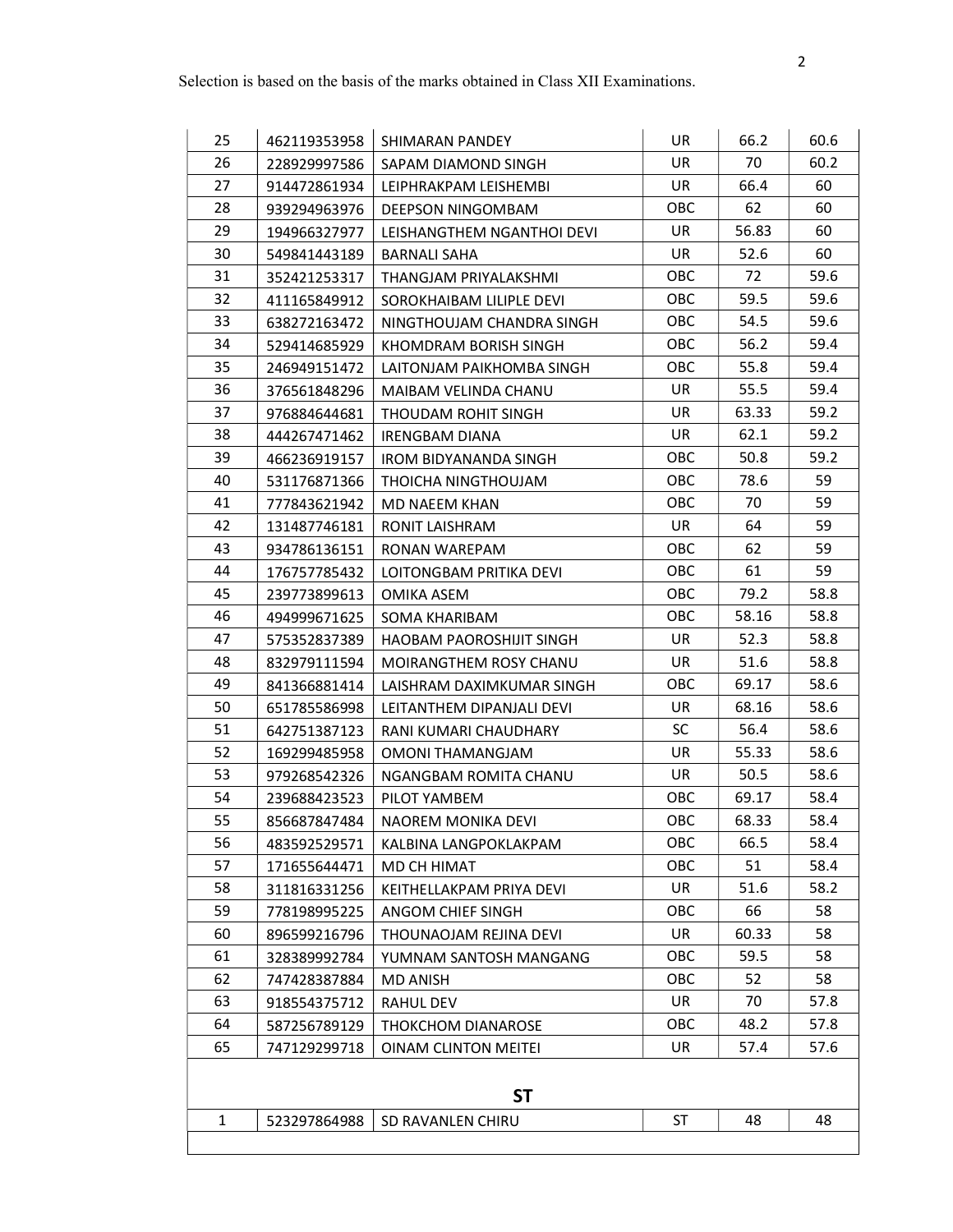|                |              | <b>SC</b>                              |            |       |       |  |  |
|----------------|--------------|----------------------------------------|------------|-------|-------|--|--|
| $\mathbf{1}$   | 416367128466 | <b>MOIRANGTHEM GUNESON SINGH</b>       | <b>SC</b>  | 67.33 | 57    |  |  |
| $\overline{2}$ | 541176973955 | LAISHRAM SATYAJIT SINGH                | <b>SC</b>  | 77.3  | 56    |  |  |
| 3              | 564619796268 | SHOUGAIJAM JEMSON SINGH                | <b>SC</b>  | 58.16 | 56    |  |  |
| 4              | 314682341621 | <b>CLINTON THOKCHOM SINGH</b>          | <b>SC</b>  | 66    | 55.4  |  |  |
| 5              | 831781971873 | OINAM SANAREMBA SINGH                  | <b>SC</b>  | 67.3  | 55.2  |  |  |
| <b>OBC</b>     |              |                                        |            |       |       |  |  |
| $\mathbf{1}$   | 177567226551 | DHANRAJ NAMEIRAKPAM                    | <b>OBC</b> | 53    | 57.6  |  |  |
| $\overline{2}$ | 326482812231 | THOKCHOM ANJU DEVI                     | OBC        | 76.2  | 57.4  |  |  |
| 3              | 745542378923 | <b>SALESH SOIBAM</b>                   | OBC        | 70.16 | 57.4  |  |  |
| 4              | 947722631492 | NAOREM KELVIN SINGH                    | OBC        | 56.67 | 57.4  |  |  |
| 5              | 485988856718 | MAIBAM ROHEN SINGH                     | OBC        | 53.5  | 57.4  |  |  |
| 6              | 294857752974 | NINTHOUJAM ROONEY SINGH                | OBC        | 54.8  | 57    |  |  |
| $\overline{7}$ | 621582539354 | KSHETRIMAYUM CHAOBA MEITEI             | OBC        | 53    | 57    |  |  |
| 8              | 665832584649 | RANAJIT THONGAM                        | OBC        | 58.6  | 56.8  |  |  |
| 9              | 499719619662 | <b>HAFIJ MUSTAKIM</b>                  | OBC        | 56.5  | 56.8  |  |  |
| 10             | 562652242167 | SANJU KUMARI                           | <b>OBC</b> | 45    | 56.8  |  |  |
| 11             | 535796172374 | ELANGBAM BIRJU SINGH                   | OBC        | 63.8  | 56.6  |  |  |
| 12             | 311444796426 | HANJABAM MANGAL SHARMA                 | OBC        | 57    | 56.6  |  |  |
| 13             | 822421725922 | MONGJAM ROSHIKUMAR SINGH               | OBC        | 52.16 | 56.6  |  |  |
| 14             | 981133945985 | NEETAM KUMARI                          | OBC        | 49.6  | 56.6  |  |  |
| 15             | 189934821133 | LEISHEMBA LAISHRAM                     | OBC        | 58.83 | 56.4  |  |  |
| 16             | 321139686992 | MOIRANGTHEM MAIKEL SINGH               | OBC        | 60.2  | 56.2  |  |  |
| 17             | 285489535165 | CHINGLEMBA NONGTHOMBAM                 | OBC        | 56    | 56.2  |  |  |
|                |              | De-reserved                            |            |       |       |  |  |
| 1              | 564299885818 | NGANGOM RISHMA CHANU                   | UR         | 65.4  | 57.4  |  |  |
| 2              | 774741257155 | <b>RISON KONJENGBAM</b>                | UR.        | 65    | 57    |  |  |
| 3              | 879141892493 | LONGJAM MONIKA DEVI                    | UR         | 62.83 | 57    |  |  |
| 4              | 491367681653 | AKOIJAM YAIPHAREN                      | UR.        | 65.2  | 56.84 |  |  |
| 5              | 885858551857 | YAMBEM SILVIA                          | UR.        | 68.3  | 56.8  |  |  |
| 6              | 221595841544 | AHONGSHANGBAM ABINASH SINGH            | UR         | 51.3  | 56.8  |  |  |
| 7              | 228238998198 | SAPAM PRABINCHANDRA SINGH              | UR         | 54.33 | 56.4  |  |  |
| 8              | 266257372972 | MOIRANGTHEM CHAOBA DEVI                | OBC        | 47.3  | 56.2  |  |  |
| 9              | 376118835553 | LOITONGBAM NISHIKANTA MEITEI           | OBC        | 74    | 56    |  |  |
| 10             | 283279916875 | BIDYANTA KHONGBANTABAM                 | OBC        | 66    | 56    |  |  |
| 11             | 979873461857 | AYEKPAM ADARSH SINGH                   | UR         | 59.33 | 56    |  |  |
| 12             | 549533524342 | <b>SUMAN ANGOM</b>                     | UR         | 51    | 56    |  |  |
| 13             | 371786877656 | LUWANGTHEM. CHINGKHEINGANBA.<br>MEITEI | OBC        | 65.33 | 55.8  |  |  |
| 14             | 575324811936 | MAYANGMAYUM YANISHA                    | OBC        | 58.6  | 55.8  |  |  |
| 15             | 755832112461 | ANOUBAM SONIKA DEVI                    | UR         | 50.3  | 55.6  |  |  |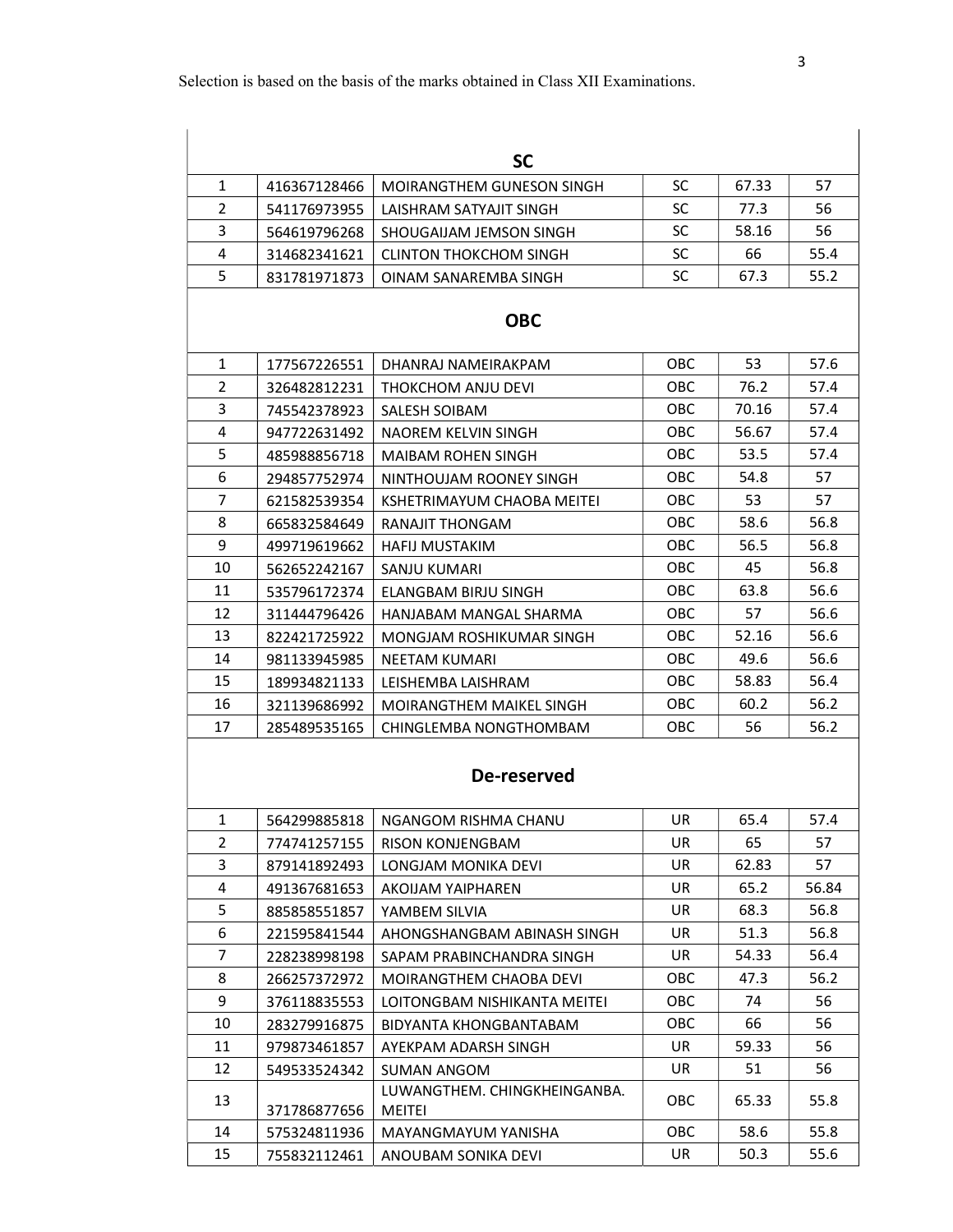| 16             | 837175644975   | THOUNAOJAM PRIYOSON MEITEI    | OBC        | 47.6        | 55.6        |  |  |
|----------------|----------------|-------------------------------|------------|-------------|-------------|--|--|
| 17             | 391568289455   | <b>HAWAIBAM RICKSON SINGH</b> | OBC        | 59.33       | 55.4        |  |  |
| 18             | 657429787617   | YENDREMBAM VIKASH SINGH       | OBC        | 46.5        | 55.4        |  |  |
| 19             | 242145578498   | POINULAIJING LAISHRAM         | OBC        | 67.8        | 55.2        |  |  |
| 20             | 395459964623   | SOIBAM RAJKANTA SINGH         | <b>OBC</b> | 67          | 55.2        |  |  |
| 21             | 875991397828   | LONGJAM BIKASH SINGH          | OBC        | 66.2        | 55.2        |  |  |
| 22             | 516496944564   | KONGJENGBAM SANAHAL MEETEI    | UR         | 60.33       | 55.2        |  |  |
| <b>WL</b>      |                |                               |            |             |             |  |  |
| Sl. No.        | Appl. Ref. No. | <b>Candidate's Name</b>       | Category   | $10^{th}$ % | $12^{th}$ % |  |  |
| $\mathbf{1}$   | 455244353656   | KHAGOKPAM KANTA               | <b>OBC</b> | 60.17       | 55.2        |  |  |
| $\overline{2}$ | 991187774669   | AMARJIT KHANGEMBAM            | OBC        | 61.83       | 55.1        |  |  |
| 3              | 554488819954   | MD.KISMAT KHAN                | <b>OBC</b> | 68          | 55          |  |  |
| 4              | 773634473457   | THINGNAM WILSON SINGH         | <b>SC</b>  | 58          | 55          |  |  |
| 5              | 953942971988   | THAJA YUMNAM                  | <b>OBC</b> | 50          | 55          |  |  |
| 6              | 622727576442   | KAMALA LAITHANGBAM            | <b>OBC</b> | 59.8        | 54.8        |  |  |
| 7              | 683212942764   | MOIRANGTHEM THOITHOI SINGH    | OBC        | 58          | 54.8        |  |  |
| 8              | 517493716115   | SERAM PHILIP SINGH            | <b>OBC</b> | 48          | 54.8        |  |  |
| 9              | 867568315286   | KONSAM DINESHWOR SINGH        | OBC        | 87.6        | 54.6        |  |  |
| 10             | 111817364283   | ANGOM EMERSON SINGH           | <b>SC</b>  | 70.66       | 54.6        |  |  |
| 11             | 736856755638   | RAJESH CHANAMBAM              | OBC        | 68.96       | 54.6        |  |  |
| 12             | 397976678614   | PEBAM DAVID SINGH             | UR         | 62.5        | 54.6        |  |  |
| 13             | 668474585998   | SURKUMAR THOKCHOM             | OBC        | 66.3        | 54.4        |  |  |
| 14             | 314945345192   | LEITANTHEM ANJALI DEVI        | OBC        | 60.67       | 54.4        |  |  |
| 15             | 363783816476   | <b>PAREE SAGOLSEM</b>         | OBC        | 55.8        | 54.4        |  |  |
| 16             | 639633297312   | <b>MONIKA THONGAM</b>         | UR.        | 54.6        | 54.4        |  |  |
| 17             | 669192987673   | SURJIT PRASAD SAHU            | OBC        | 53.2        | 54.4        |  |  |
| 18             | 856986417664   | <b>WAIKHOM BIKRAM</b>         | OBC        | 62.8        | 54.2        |  |  |
| 19             | 498957561963   | <b>MD ZAKARIA</b>             | OBC        | 53.6        | 54.2        |  |  |
| 20             | 598957189186   | <b>FAOMASH AKOIJAM</b>        | OBC        | 67.6        | 54          |  |  |
| 21             | 313859456551   | LAIKHURAM SANAHENBA SINGH     | UR         | 64          | 54          |  |  |
| 22             | 956975587498   | RAJKUMARI WANGONSANA          | OBC        | 60          | 54          |  |  |
| 23             | 891537714984   | DHANAMANJURI PUKHRAMBAM       | OBC        | 56          | 54          |  |  |
| 24             | 532692424424   | LAISHRAM CHANUNGANBI DEVI     | <b>SC</b>  | 54          | 54          |  |  |
| 25             | 161893551268   | MEGHANATH NINGOMBAM           | OBC        | 50.2        | 54          |  |  |
| 26             | 434196299896   | CHITARANJAN MOIRANGTHEM       | OBC        | 46          | 54          |  |  |
| 27             | 941925174543   | <b>MD HANIF</b>               | OBC        | 72          | 53.4        |  |  |
| 28             | 252537536618   | WANGKHEM LAMJINGBI CHANU      | ОВС        | 42.33       | 53.4        |  |  |
| 29             | 478311576843   | YENGKHOM MAYABATI DEVI        | OBC        | 49.2        | 53          |  |  |
| 30             | 328841394882   | <b>JOTIN MAYENGBAM</b>        | OBC        | 53          | 52.8        |  |  |
| 31             | 935238614771   | <b>BINSON LAISHRAM</b>        | UR         | 46          | 52.8        |  |  |
| 32             | 542183118216   | KHOISNAM KAIKUNAO KHABA       | UR         | 55.66       | 52.6        |  |  |
| 33             | 637728331444   | LAISHRAM KAJOL DEVI           | OBC        | 47.2        | 52.4        |  |  |
| 34             | 854549478345   | SAMCHETSHABAM ARENA DEVI      | OBC        | 70.83       | 52.2        |  |  |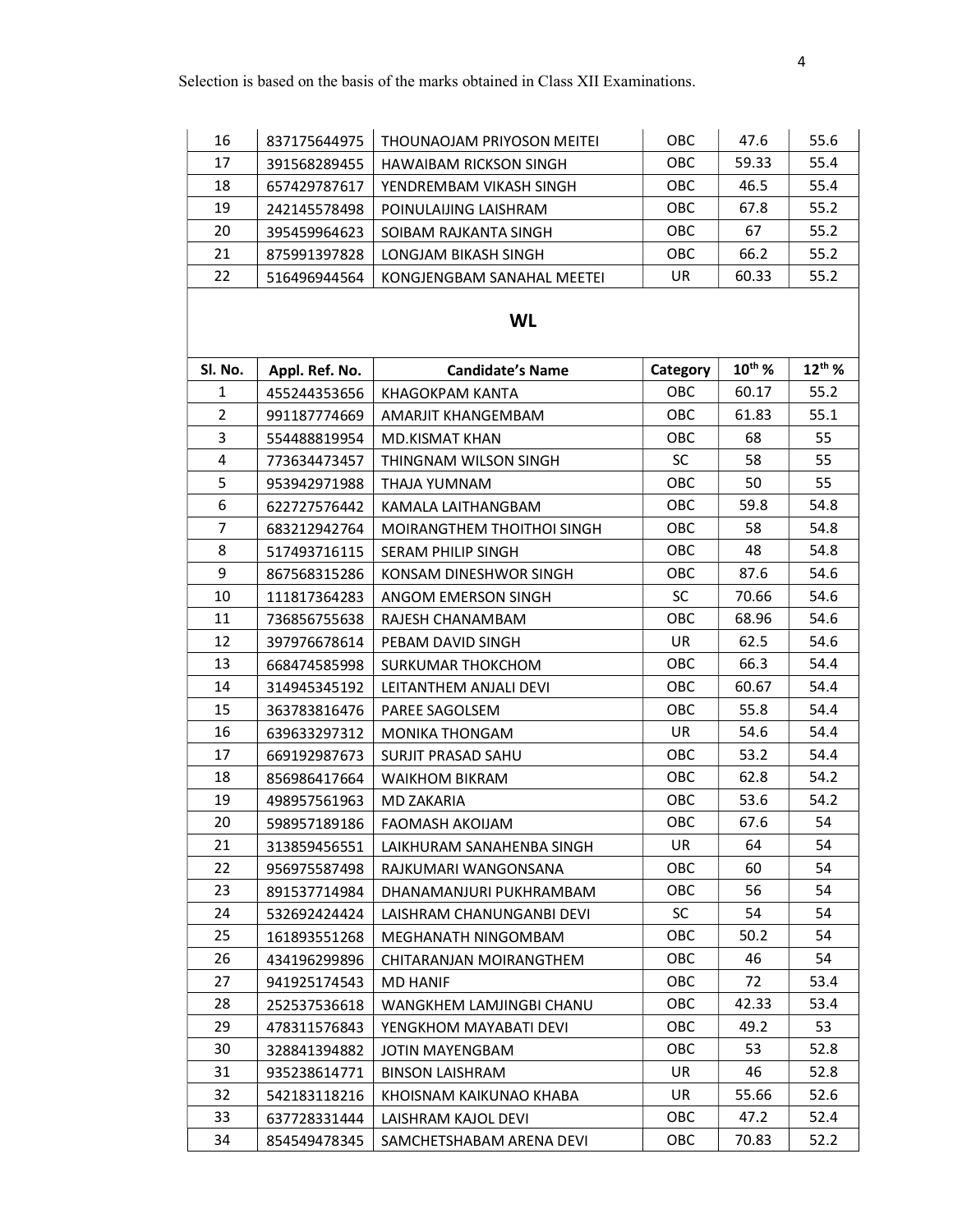| 35 | 566726657277 | <b>RASTAM WAIKHOM</b>       | UR         | 61.83 | 52.2  |
|----|--------------|-----------------------------|------------|-------|-------|
| 36 | 712246229961 | PUKHRAMBAM NELSON           | UR.        | 51.83 | 52.2  |
| 37 | 577342554252 | AMIT SARKAR                 | UR         | 50.2  | 52.2  |
| 38 | 721511834521 | KANGJAM SANATOMBA           | <b>OBC</b> | 55    | 52    |
| 39 | 551236992454 | LEWISH THOUDAM              | OBC        | 62.8  | 51.8  |
| 40 | 234227935912 | <b>MAHESH KHANAL</b>        | <b>OBC</b> | 61.83 | 51.6  |
| 41 | 119173238594 | NONGTHOMBAM PRIYALESANA     | OBC        | 61.4  | 51.6  |
| 42 | 949873824838 | <b>MD IMRAN</b>             | OBC        | 57    | 51.4  |
| 43 | 848714427898 | MD AJMIR ARIBAM             | <b>OBC</b> | 54.16 | 51.4  |
| 44 | 377814219793 | LAISHRAM ROSHAN MEETEI      | UR         | 64    | 51.2  |
| 45 | 289672143816 | <b>WILSON THANGJAM</b>      | UR         | 60    | 51.2  |
| 46 | 285845667295 | SHAGOLSEM NAOCHA SINGH      | <b>OBC</b> | 52.8  | 51.2  |
| 47 | 466192325262 | <b>BINOTY LAISHRAM</b>      | <b>OBC</b> | 59    | 51    |
| 48 | 828784493126 | LAISHRAM EMMERSON           | <b>SC</b>  | 52    | 51    |
| 49 | 495327798334 | <b>MEITEIPAREE YUMNAM</b>   | <b>OBC</b> | 49    | 51    |
| 50 | 952683661589 | CHINGANGBAM SANATHOI DEVI   | <b>OBC</b> | 55.6  | 50.8  |
| 51 | 133851331154 | THOUNAOJAM MALEMNGANBI DEVI | UR         | 62.33 | 50.6  |
| 52 | 978688787937 | ROBINSON NINGTHOUJAM        | UR         | 61    | 50.4  |
| 53 | 639637624157 | <b>FIRDOS ALAM</b>          | <b>OBC</b> | 89.2  | 50.2  |
| 54 | 687553231239 | MANOHARMAYUM TILESHWORI     | <b>OBC</b> | 46.83 | 50.2  |
| 55 | 797461134331 | MEITRAM MIKHIL SINGH        | <b>SC</b>  | 73    | 50    |
| 56 | 148648268337 | <b>BORISH SANASAM</b>       | UR         | 55    | 49.8  |
| 57 | 273993681711 | NEETAM KUMARI               | <b>OBC</b> | 49.6  | 49.8  |
| 58 | 866178285357 | WAHENGBAM SANATHOI SINGH    | UR         | 51.6  | 49.6  |
| 59 | 958244285982 | MOIRANGTHEM RAHUL SINGH     | UR         | 61    | 49.4  |
| 60 | 182132555561 | NAMEIRAKPAM ANJALI CHANU    | OBC        | 50.1  | 49.4  |
| 61 | 685529334735 | SAMCHETSHABAM ARENA DEVI    | <b>OBC</b> | 70.83 | 49.2  |
| 62 | 215641898429 | THOUNAOJAM SUSHILO MEITEI   | OBC        | 76    | 49    |
| 63 | 225594456495 | OINAM PRIYA DEVI            | <b>OBC</b> | 70    | 49    |
| 64 | 981332732334 | LANGLEN LEIMAPOKPAM         | OBC        | 54.3  | 48.6  |
| 65 | 599599838944 | SHARUNGBAM ROHIT SINGH      | <b>SC</b>  | 63.8  | 48.2  |
| 66 | 662513517975 | KHUNDRAKPAM ANDERSON        | OBC        | 64.4  | 48    |
| 67 | 884618525976 | <b>GIMEKS MAYENGBAM</b>     | UR.        | 57.6  | 48    |
| 68 | 535152449354 | <b>IROM TANUJA DEVI</b>     | UR         | 54.6  | 47.8  |
| 69 | 527248983641 | THONGAM TOM SINGH           | OBC        | 52.7  | 47.8  |
| 70 | 515799926195 | NAOREM PUSHPARANI DEVI      | <b>OBC</b> | 62    | 47.55 |
| 71 | 585929172954 | <b>BEBE LONGJAM</b>         | UR.        | 60.8  | 47.4  |
| 72 | 295984721956 | MOIRANGTHEM PRIYA DEVI      | UR         | 52.5  | 47.4  |
| 73 | 158722478993 | NINGTHOUJAM SONILA CHANU    | <b>SC</b>  | 54.5  | 47.2  |
| 74 | 739692641984 | CHINGAKHAM ROHIT MEITEI     | <b>OBC</b> | 53    | 47.2  |
| 75 | 722377665682 | AHONGSHANGBAM JOSHILA DEVI  | OBC        | 44.2  | 47.2  |
| 76 | 518113834333 | Y. TANU DEVI                | OBC        | 69.2  | 47    |
| 77 | 845559632457 | SHANGLAKPAM ROHIT SHARMA    | UR         | 68    | 46.8  |
| 78 | 811639473548 | KONJENGBAM SUSHIBALA        | <b>SC</b>  | 52    | 46.8  |
| 79 | 453119886732 | ANAND SHARMA                | UR.        | 57.8  | 46.6  |